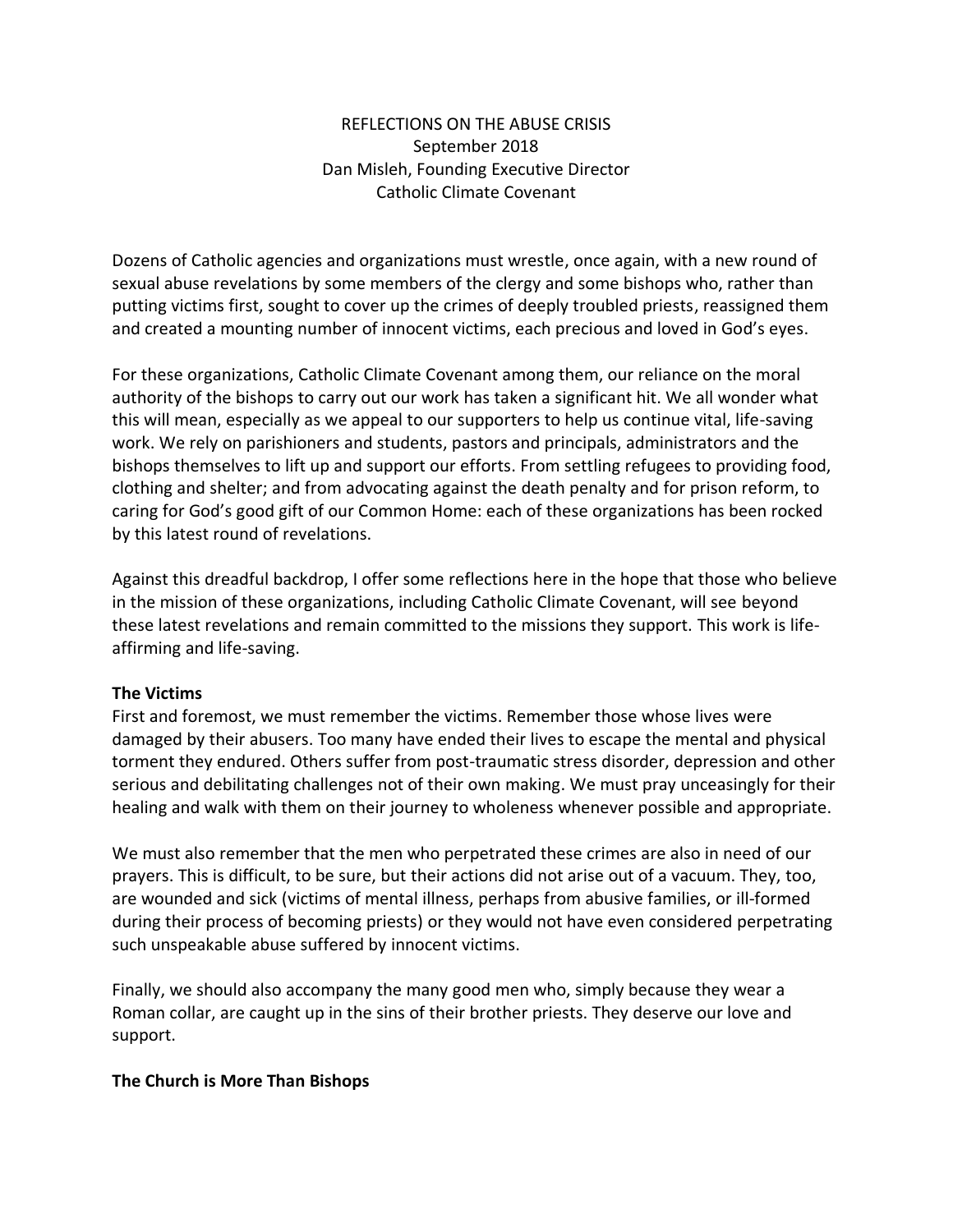Second, we must remember that the Church is more than the sum of its parts and more than the actions of its all-too-human members. Let us recall that:

- Women religious communities have formed the backbone of Catholic healthcare, education and ministry to the lost and forgotten in the U.S. from the country's earliest days. Those institutions and the saints they produced continue today.
- One in six U.S. hospital patients is in a Catholic hospital bed.
- There are over 6,500 Catholic elementary and secondary schools and nearly 250 colleges and universities shaping millions of students and the future of our nation and our world.
- Together, diocesan Catholic Charities agencies form the largest direct service network in the country.
- Catholic Relief Services serves in 100 countries providing disaster relief, helping to settle migrants and refugees, and providing concrete tools for economic development in the poorest corners of the globe.
- Parishes are centers of compassion in many of the poorest places in the country offering food, rent money, furniture, and spiritual comfort to the lost, lonely and forgotten.

# **The Church is Also the Laity**

Thirdly, let the laity remember that we, too, have a role to play in the transformation of our society. We must take Sunday's nourishment of the Eucharist and the fellowship of our parish community to the world on Monday—and every other day of the week. It is not enough to simply be formed in community; it is a demand of our faith to witness Christ's love for us and for the world to our homes, workplaces, and neighborhoods.

The role of the laity is clearly spelled out in *Apostolicam Actuositatem*, the Decree on the Apostolate of the Laity, Second Vatican Council. These words are both a challenge to us today and a possible framework as the Church, locally and globally, discerns how best to rein in the clericalism that seems to be a key factor of our current predicament:

- 1) *The apostolate of the laity derives from their Christian vocation and the Church can never be without it. Sacred Scripture clearly shows how spontaneous and fruitful such activity was at the very beginning of the Church...Our own times require of the laity no less zeal: in fact, modern conditions demand that their apostolate be broadened and intensified...*
- 2) *In the Church there is a diversity of ministry but a oneness of mission. Christ conferred on the Apostles and their successors the duty of teaching, sanctifying, and ruling in His name and power. But the laity likewise share in the priestly, prophetic, and royal office of Christ and therefore have their own share in the mission of the whole people of God in the Church and in the world.* [Emphasis added]

Our Church is the Body of Christ. It must include and empower the gifts of the laity as well as those of the bishops, priests, and religious brothers and sisters. Through our baptism, we are each anointed as *priest, prophet and ruler* and should act like it. At the same time, we must